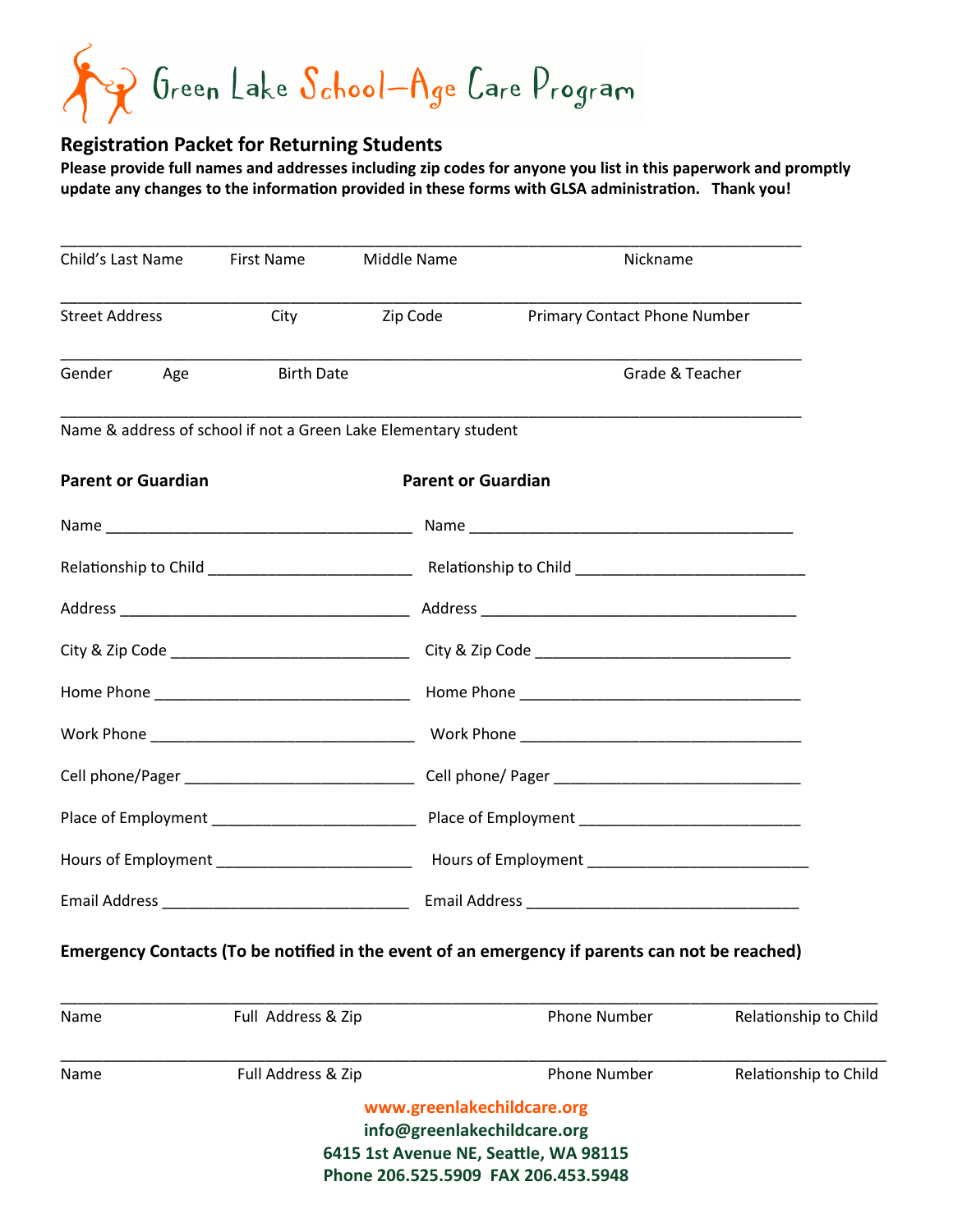*Licensing requires us to have on file the name of your child's physician and dentist. Please fill this information out in full. It is also a requirement that if your child does not have a physician or dentist that you indicate that and attach a written plan for a dental or medical injury or emergency to your registration paperwork.* 

| Child's Physician          | Date of Last Physical                                                                                                                                                        |       | Child's Dentist                                                                                                                                                                                               |  |  |  |
|----------------------------|------------------------------------------------------------------------------------------------------------------------------------------------------------------------------|-------|---------------------------------------------------------------------------------------------------------------------------------------------------------------------------------------------------------------|--|--|--|
| <b>Full Address</b>        | Date of last Dentist visit                                                                                                                                                   |       | <b>Full Address</b>                                                                                                                                                                                           |  |  |  |
| <b>Phone Number</b>        |                                                                                                                                                                              |       | <b>Phone Number</b>                                                                                                                                                                                           |  |  |  |
|                            |                                                                                                                                                                              |       | Please describe any special circumstances we should be aware of (medication, allergies, developmental, social or                                                                                              |  |  |  |
|                            |                                                                                                                                                                              |       |                                                                                                                                                                                                               |  |  |  |
|                            |                                                                                                                                                                              |       |                                                                                                                                                                                                               |  |  |  |
|                            |                                                                                                                                                                              |       |                                                                                                                                                                                                               |  |  |  |
|                            |                                                                                                                                                                              |       |                                                                                                                                                                                                               |  |  |  |
|                            |                                                                                                                                                                              |       |                                                                                                                                                                                                               |  |  |  |
|                            |                                                                                                                                                                              |       |                                                                                                                                                                                                               |  |  |  |
|                            |                                                                                                                                                                              |       |                                                                                                                                                                                                               |  |  |  |
|                            | CHILD THAT NEEDS EMERGENCY MEDICATION FOR LIFE THREATENING ALLERGIES MUST HAVE COMPLETED<br>PAPERWORK AND THE NEEDED MEDICATION ON SITE BEFORE YOUR CHILD CAN START AT GLSA. |       | PLEASE NOTE: IF YOUR CHILD WILL NEED TO HAVE MEDICATION ON HAND WHILE ATTENDING GLSA YOU WILL NEED TO<br>REQUEST ADDITIONAL PAPERWORK FROM GLSA STAFF TO BE FILLED OUT BY YOU AND YOUR CHILD'S PHYSICIAN. ANY |  |  |  |
|                            |                                                                                                                                                                              |       | Please list any persons who are restricted from picking up your child (copies of legal documentation must be on file):                                                                                        |  |  |  |
| <b>Full Name</b>           | <b>Full Address</b>                                                                                                                                                          | Phone | Relationship to Child                                                                                                                                                                                         |  |  |  |
|                            |                                                                                                                                                                              |       |                                                                                                                                                                                                               |  |  |  |
|                            |                                                                                                                                                                              |       |                                                                                                                                                                                                               |  |  |  |
|                            |                                                                                                                                                                              |       |                                                                                                                                                                                                               |  |  |  |
| www.greenlakechildcare.org |                                                                                                                                                                              |       |                                                                                                                                                                                                               |  |  |  |

**info@greenlakechildcare.org 6415 1st Avenue NE, Seattle, WA 98115 Phone 206.525.5909 FAX 206.453.5948**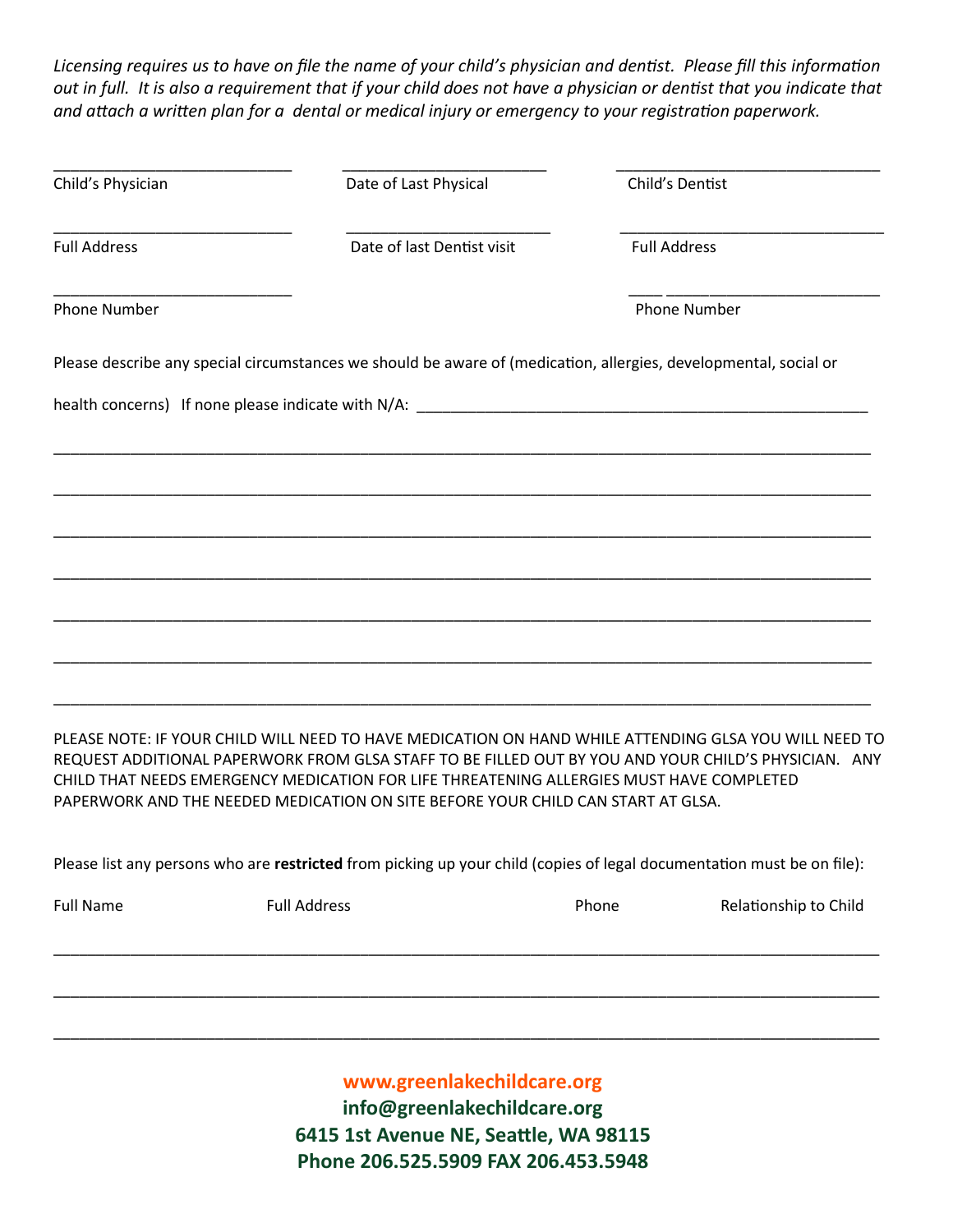## **I give my permission for the following individuals to pick my child up from GLSA:**

|                                       | ____________, am aware that it is my responsibility to update this information as needed. _____                        |                     |                                             | <b>Initials</b>       |  |
|---------------------------------------|------------------------------------------------------------------------------------------------------------------------|---------------------|---------------------------------------------|-----------------------|--|
| 1)                                    | <u> 1989 - Johann John Stone, mars et al. 1989 - John Stone, mars et al. 1989 - John Stone, mars et al. 1989 - Joh</u> |                     |                                             |                       |  |
| <b>Full Name</b>                      | Address                                                                                                                |                     | Phone Number                                | Relationship to Child |  |
|                                       | Conditions of pick up (ie Tuesdays through the school year, anytime, etc)                                              |                     |                                             |                       |  |
| 2) $\overline{\phantom{a}}$           |                                                                                                                        |                     |                                             |                       |  |
| <b>Full Name</b>                      | Address                                                                                                                | <b>Phone Number</b> |                                             | Relationship to Child |  |
| Conditions of pick up                 | Out of State Emergency Contact (for use in the event of an earthquake):                                                |                     |                                             |                       |  |
| <b>Full Name</b><br>Address           |                                                                                                                        | <b>Phone Number</b> |                                             | Relationship to Child |  |
| <b>Street Address</b>                 |                                                                                                                        | City                | <b>State</b>                                | Zip Code              |  |
|                                       | <b>Permission to Participate &amp; Consent for Emergency Treatment:</b>                                                |                     |                                             |                       |  |
| I harahy give narmission for my child |                                                                                                                        |                     | to narticinate in GLSA activities including |                       |  |

I hereby give permission for my child, \_\_\_\_\_\_\_\_\_\_\_\_\_\_\_\_\_\_\_\_\_\_\_\_\_\_\_\_\_, to participate in GLSA activities, including activities outside the Center building (field trips). My child is now in good health and may participate in all activities. This permission may be revoked in writing at any time. I further agree to inform GLSA of any changes in my child's health that may affect his or her ability to participate in certain activities, including field trips. I understand that field trips will sometimes involve transportation by Metro bus or chartered school buses, and hereby give my permission for my child to attend field trips using these forms of transportation.

Signature of Parent or Guardian Date of Parent or Guardian Date of Parent Control of Parent Control of Parent Control of Date of Parent Control of Date of Parent Control of Date of Date of Date of Date of Date of Date of D I hereby give permission for my child, and is a child and emergency treatment by a qualified in the result of the state of the state of the state of the state of the state of the state of the state of the state of the stat staff member of GLSA. I also give permission for my child to be transported by ambulance or aid car to an emergency center for treatment. In the event that I cannot be contacted, I further consent to medical, surgical, and hospital care, treatment, and procedures to be performed for my child by a licensed physician or hospital when deemed immediately necessary or advisable by the physician to safeguard my child's health.

\_\_\_\_\_\_\_\_\_\_\_\_\_\_\_\_\_\_\_\_\_\_\_\_\_\_\_\_\_\_\_\_\_\_\_\_\_\_\_\_\_\_\_\_\_\_\_\_\_\_\_\_\_\_\_\_\_\_\_\_\_\_\_\_\_\_\_\_\_\_\_\_\_\_\_\_\_\_\_\_\_\_\_\_\_\_\_\_\_\_\_\_\_\_\_\_\_\_\_\_\_

\_\_\_\_\_\_\_\_\_\_\_\_\_\_\_\_\_\_\_\_\_\_\_\_\_\_\_\_\_\_\_\_\_\_\_\_\_\_\_\_\_\_\_\_\_\_\_\_\_\_\_\_\_\_\_\_\_\_\_\_\_\_\_\_\_\_\_\_\_\_\_\_\_\_\_\_\_\_\_\_\_\_\_\_\_\_\_\_\_\_\_\_\_\_\_\_\_\_\_\_\_

\_\_\_\_\_\_\_\_\_\_\_\_\_\_\_\_\_\_\_\_\_\_\_\_\_\_\_\_\_\_\_\_\_\_\_\_\_\_\_\_\_\_\_\_\_\_\_\_\_\_\_\_\_\_\_\_\_\_\_\_\_\_\_\_\_\_\_\_\_\_\_\_\_\_\_\_\_\_\_\_\_\_\_\_\_\_\_\_\_\_\_\_\_\_\_\_\_\_\_\_\_

Signature of Parent or Guardian Date of Parent or Guardian Date of Parent Control of Parent Control of Parent Control of Date of Parent Control of Date of Parent Control of Date of Date of Date of Date of Date of Date of D I hereby agree and consent to the use of any photographs, video or artwork of \_\_\_\_\_\_\_\_\_\_\_\_\_\_\_\_\_\_\_\_\_\_\_\_\_\_\_\_\_\_\_(child's name) for recreational and in house purposes. The items may be used in media such as art work, bulletin boards, GLSA Photo albums, GLSA made movies and videos. I waive all claim to compensation for such use. \_\_\_\_\_\_\_\_\_\_\_\_\_\_\_\_\_\_\_\_\_\_\_\_\_\_\_\_\_\_\_\_\_\_\_\_\_\_\_\_\_\_\_\_\_\_\_\_\_\_\_\_\_\_\_\_\_\_\_\_\_\_\_\_\_\_\_\_\_\_\_\_\_\_\_\_\_\_\_\_\_\_\_\_\_\_\_\_\_\_\_\_\_\_\_\_\_\_\_\_\_ Signature of Parent or Guardian Date of Parent or Guardian Date of Parent or Guardian Date of Parent or Guardian Date

I hereby authorize GLSA staff to apply hand sanitizer to my child, \_\_\_\_\_\_\_\_\_\_\_\_\_\_\_\_\_\_\_\_\_\_\_\_\_\_\_\_\_\_\_, while my child is at GLSA. Hand sanitizer will only be applied as necessary to clean hands when soap and water are unavailable. Use of sanitizer will be supervised by an adult.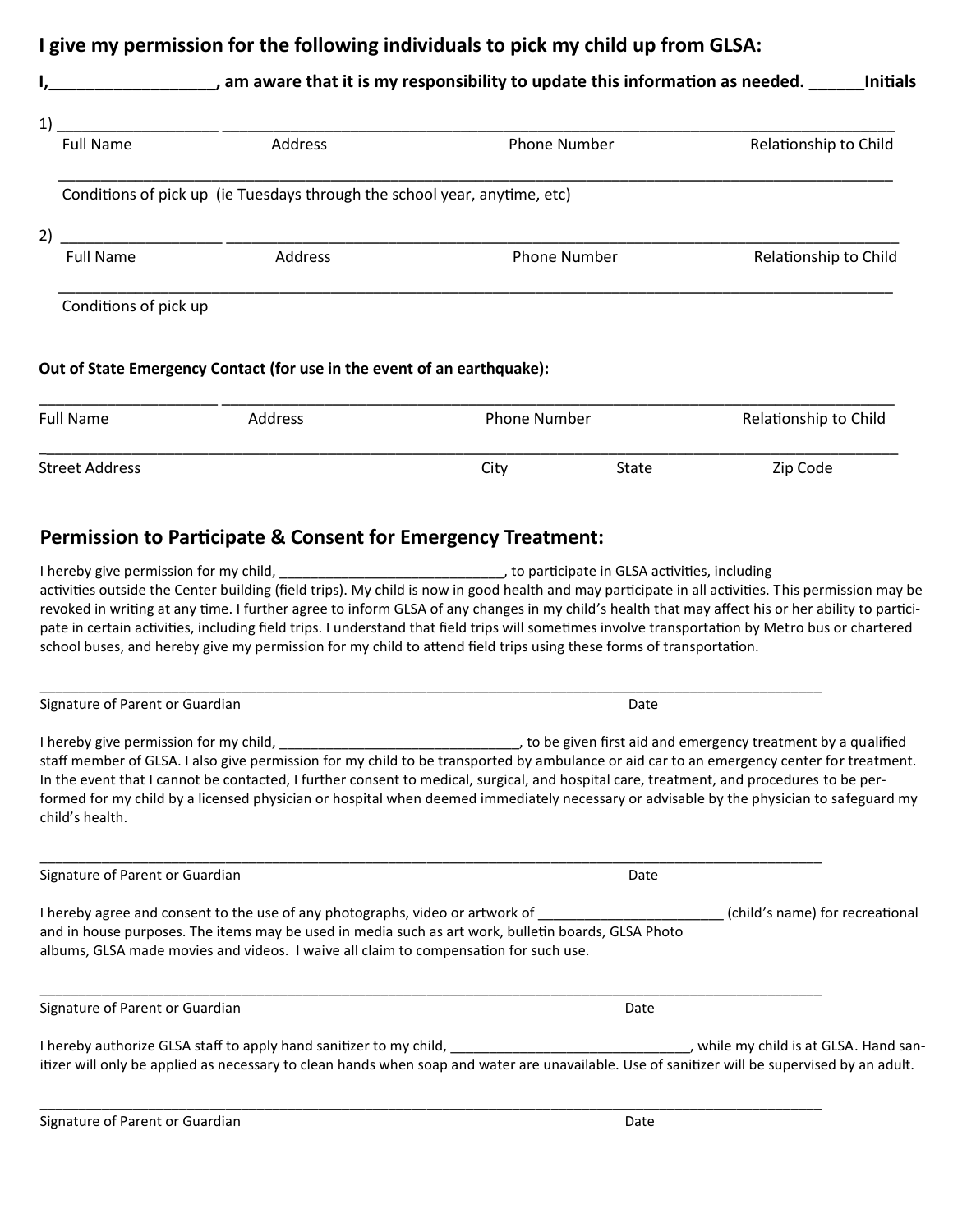## **GLSA School Year Tuition Agreement**

*Please check the days that your child will need (for School Year Only).*

| Time Slot:   | Monday | Tuesday | Wednesday | Thursdav | Friday |
|--------------|--------|---------|-----------|----------|--------|
| l Afternoons |        |         |           |          |        |

 I,\_\_\_\_\_\_\_\_\_\_\_\_\_\_\_\_\_\_\_\_\_\_\_\_\_\_\_\_\_\_, agree to be responsible for paying my child's tuition for the days listed above, as well as any other fees incurred on the account (i.e. extra hours, fieldtrip fees, late payments, late pick-ups, vacation care, etc.)

I am aware of the following:

• Payment is due in advance, on the  $1_{st}$  of the month, unless I make other arrangements with the Director. If the payment is received by GLSA after the  $5<sub>th</sub>$  of the month, I may be subject to a \$25.00 late payment charge. (Initials)

If you will need to make an alternate arrangement, such as paying on a date other than the  $1<sub>st</sub>$  of the month, please specify here:

\_\_\_\_\_\_\_\_\_\_\_\_\_\_\_\_\_\_\_\_\_\_\_\_\_\_\_\_\_\_\_\_\_\_\_\_\_\_\_\_\_\_\_\_\_\_\_\_\_\_\_\_\_\_\_\_\_\_\_\_\_\_\_\_\_\_\_\_\_\_\_\_\_\_\_\_\_\_\_\_\_\_\_\_\_\_\_\_\_\_\_\_\_\_\_\_

\_\_\_\_\_\_\_\_\_\_\_\_\_\_\_\_\_\_\_\_\_\_\_\_\_\_\_\_\_\_\_\_\_\_\_\_\_\_\_\_\_\_\_\_\_\_\_\_\_\_\_\_\_\_\_\_\_\_\_\_\_\_\_\_\_\_\_\_\_\_\_\_\_\_\_\_\_\_\_\_\_\_\_\_\_\_\_\_\_\_\_\_\_\_\_\_

Approval: Director's Initials \_\_\_\_\_\_\_\_\_

• I understand that I am not entitled to a refund or credit for days that my child is ill or not attending because of unplanned absences, vacations, or school closures, scheduled or unscheduled.

\_\_\_\_\_\_\_\_ (Initials)

• I understand that GLSA closes at 6:00pm. If I, or anyone that I have authorized to pick up my child, arrives after 6:00pm, I will be responsible for paying \$1.00 for every minute after 6:00pm that my child remains at GLSA, regardless of whether or not I receive subsidy from a government agency.

\_\_\_\_\_\_\_\_\_ (Initials)

\_\_\_\_\_\_\_\_\_\_\_\_\_\_\_\_\_\_\_\_\_\_\_\_\_\_\_\_\_\_\_\_ \_\_\_\_\_\_\_\_\_-\_\_\_\_\_\_\_\_\_-\_\_\_\_\_\_\_\_\_ Signature of Parent or Guardian Social Security # of Parent or Guardian (Optional)

Parent/Guardian WA Drivers License Number

\_\_\_\_\_\_\_\_\_\_\_\_\_\_\_\_\_\_\_\_\_\_\_\_\_\_\_\_\_\_\_\_\_\_

If your tuition will be paid fully or in part by any other agency (City of Seattle, DSHS, UW, etc), or individual, please specify:

\_\_\_\_\_\_\_\_\_\_\_\_\_\_\_\_\_\_\_\_\_\_\_\_\_\_\_\_\_\_\_\_\_\_\_\_\_\_\_\_\_\_\_\_\_\_\_\_\_\_\_\_\_\_\_\_\_\_\_\_\_\_

**www.greenlakechildcare.org info@greenlakechildcare.org 6415 1st Avenue NE, Seattle, WA 98115 206.525.5909**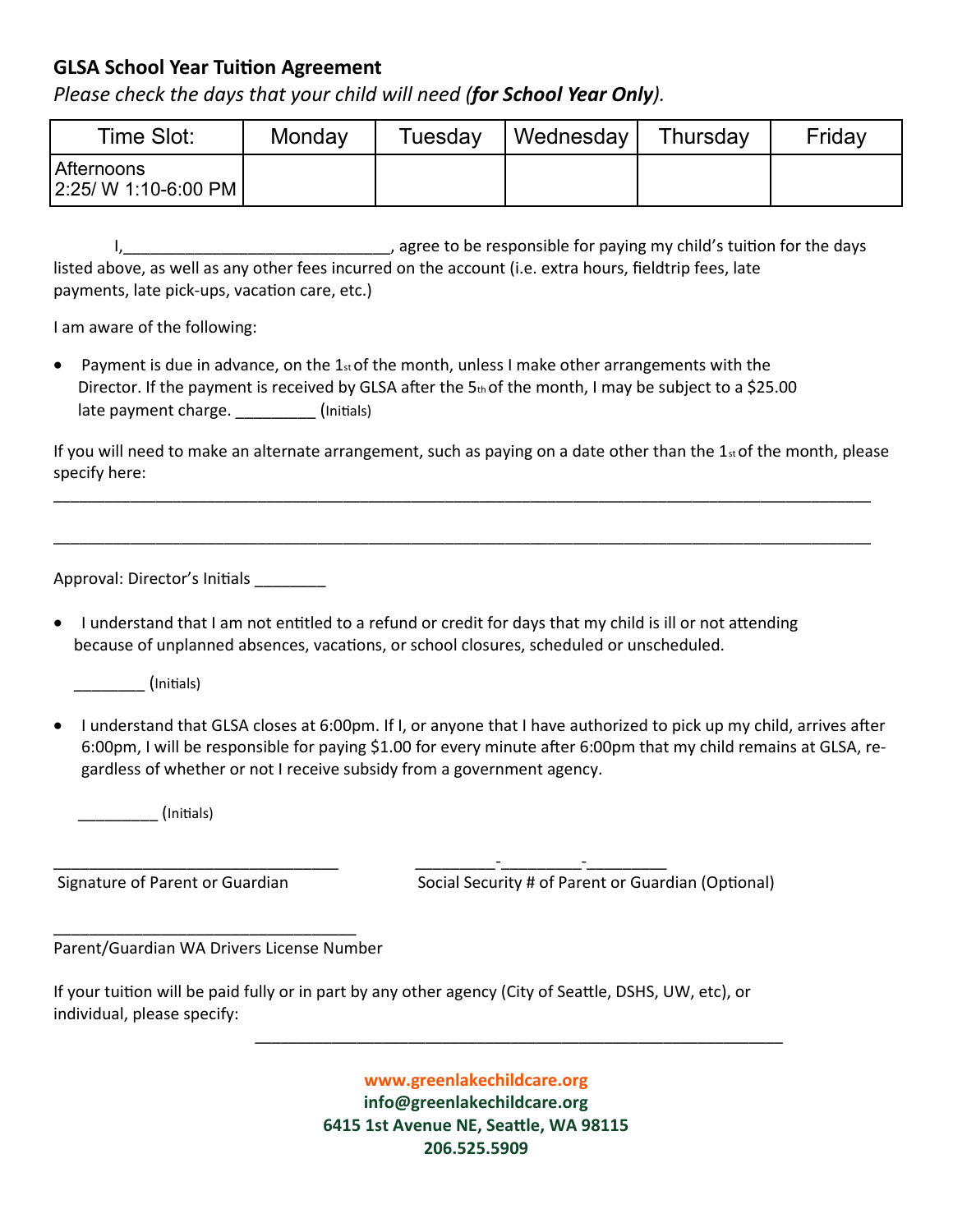## **GLSA Developmental, Social, and Health Update**

**We want to provide your child with the best care possible, and be sensitive to any needs that she or he might have. Please help us remain up-to-date about your child by thoroughly completing this section. Thank You.**

| Is your child on any special diet? (Please Note: State law requires a form signed by your child's health                                                                                                                               |  |  |  |  |  |  |
|----------------------------------------------------------------------------------------------------------------------------------------------------------------------------------------------------------------------------------------|--|--|--|--|--|--|
|                                                                                                                                                                                                                                        |  |  |  |  |  |  |
|                                                                                                                                                                                                                                        |  |  |  |  |  |  |
| If your child has severe, life-threatening food allergies, please see the Director for the appropriate<br>paperwork                                                                                                                    |  |  |  |  |  |  |
| Any known medication, insect, or animal allergies? If not please indicate with N/A. __________________________                                                                                                                         |  |  |  |  |  |  |
| Do you have any concerns about your child in any of the following areas: eating habits, hearing, vision,<br>language development, ability to move, social or emotional skills? If yes, please explain and feel free to use the back of |  |  |  |  |  |  |
|                                                                                                                                                                                                                                        |  |  |  |  |  |  |
|                                                                                                                                                                                                                                        |  |  |  |  |  |  |
|                                                                                                                                                                                                                                        |  |  |  |  |  |  |
|                                                                                                                                                                                                                                        |  |  |  |  |  |  |
|                                                                                                                                                                                                                                        |  |  |  |  |  |  |
|                                                                                                                                                                                                                                        |  |  |  |  |  |  |

Upsetting events and losses, such as separation, divorce, or death in the family, can affect a child's behavior. It helps us to be aware of significant changes in your child's life so that we can understand and help her/him cope and adjust. Has anything happened that may affect your child's behavior? If yes, please explain and feel free to use the back of this sheet:

\_\_\_\_\_\_\_\_\_\_\_\_\_\_\_\_\_\_\_\_\_\_\_\_\_\_\_\_\_\_\_\_\_\_\_\_\_\_\_\_\_\_\_\_\_\_\_\_\_\_\_\_\_\_\_\_\_\_\_\_\_\_\_\_\_\_\_\_\_\_\_\_\_\_\_\_\_\_\_\_\_\_\_\_\_\_\_\_\_\_\_\_\_\_\_\_

\_\_\_\_\_\_\_\_\_\_\_\_\_\_\_\_\_\_\_\_\_\_\_\_\_\_\_\_\_\_\_\_\_\_\_\_\_\_\_\_\_\_\_\_\_\_\_\_\_\_\_\_\_\_\_\_\_\_\_\_\_\_\_\_\_\_\_\_\_\_\_\_\_\_\_\_\_\_\_\_\_\_\_\_\_\_\_\_\_\_\_\_\_\_\_\_

**www.greenlakechildcare.org info@greenlakechildcare.org 6415 1st Avenue NE, Seattle, WA 98115 Phone 206.525.5909 FAX 206.453-5948**